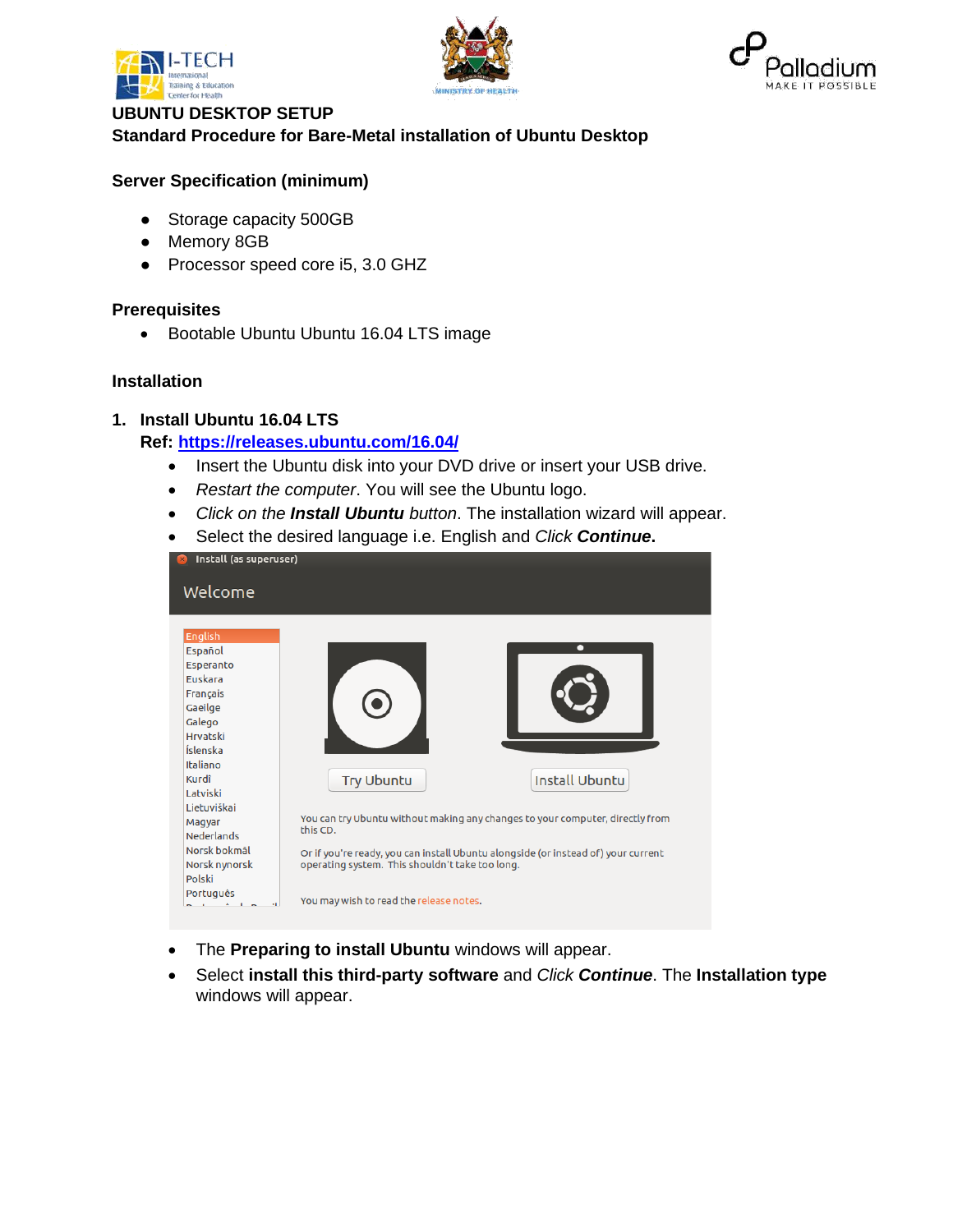







• *Select Erase disk and install Ubuntu*, then *Select the hard drive that you want to install Ubuntu in. Click Install now*

| Install (as superuser)                                                                                                                                                                                |  |  |  |  |
|-------------------------------------------------------------------------------------------------------------------------------------------------------------------------------------------------------|--|--|--|--|
| Installation type                                                                                                                                                                                     |  |  |  |  |
| This computer currently has no detected operating systems. What would you like to do?<br>Erase disk and install Ubuntu                                                                                |  |  |  |  |
| Warning: This will delete all your programs, documents, photos, music, and any other files in all operating systems.<br>Encrypt the new Ubuntu installation for security                              |  |  |  |  |
| You will choose a security key in the next step.<br>Use LVM with the new Ubuntu installation<br>This will set up Logical Volume Management. It allows taking snapshots and easier partition resizing. |  |  |  |  |
| Something else<br>You can create or resize partitions yourself, or choose multiple partitions for Ubuntu.                                                                                             |  |  |  |  |
| <b>Install Now</b><br><b>Ouit</b><br><b>Back</b>                                                                                                                                                      |  |  |  |  |
|                                                                                                                                                                                                       |  |  |  |  |

• On the **Write the changes to disk?** Window *Select continue*

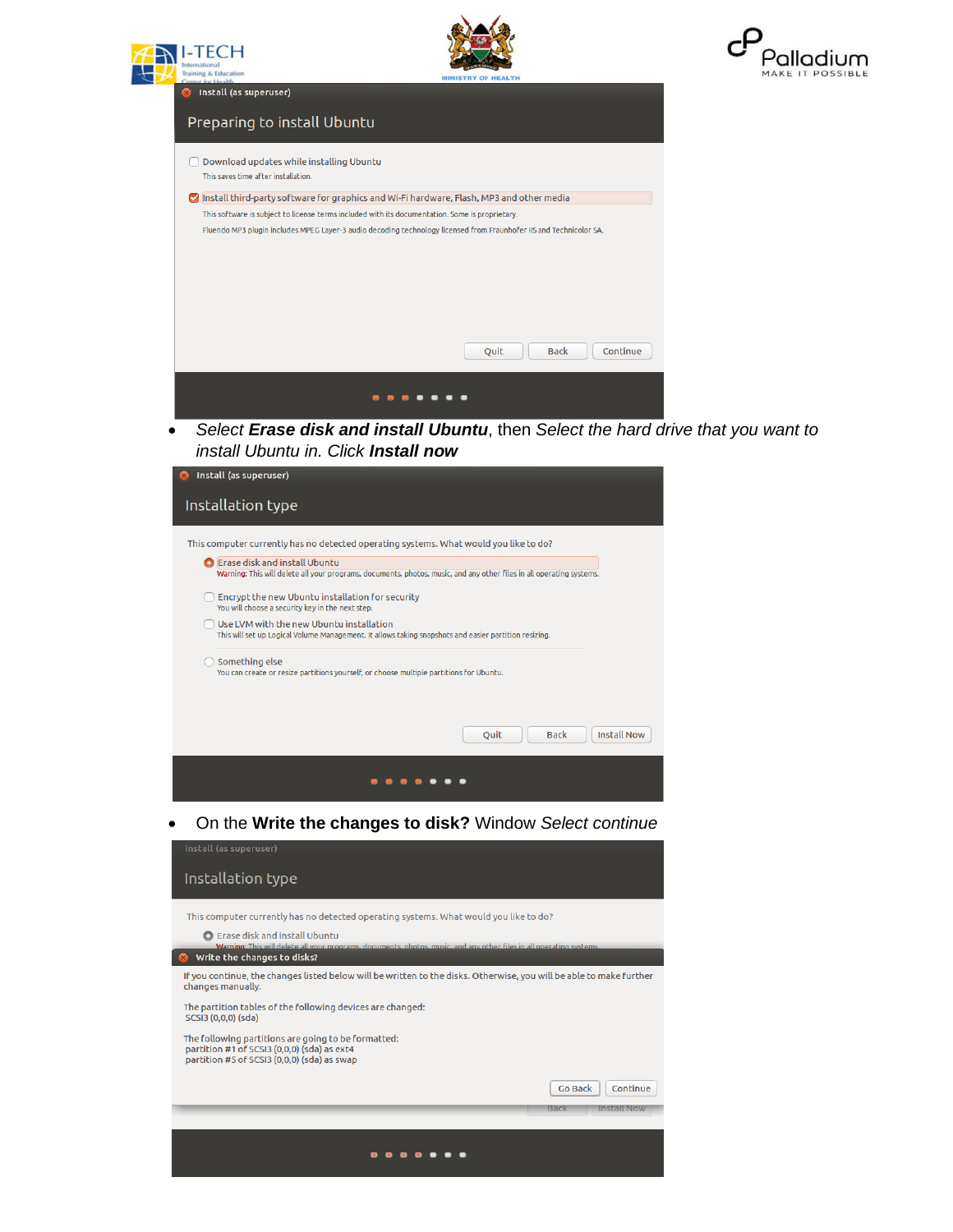





• On the **Where are you?** Window *Select Nairobi* on the world map and *Click continue*. The **keyboard layout** window will appear.



- On the Keyboard layout window, *Select English (US)* and *Click Continue*. **Who are you?** Window will appear.
- On the Who are you? Window, *Choose user name for your account and name your computer*.
- Your name: *Please type: Admin\_Facility name*, e.g. Admin\_Ambira
- Your computer's name: *Please type in the health facility name* using this format: Name-XXX where XXX is either SCH for Sub County Hospital, or CRH for County Hospital, HC for Health Centre, DISP for Dispensary, eg Ambira-SCH, etc.
- *Pick a username*: Leave it the way it is i.e. admin facility name, e.g. admin ambira
- *Choose a password*: test123
- *Confirm your password*: test123
- Select **Require my password to log in** and click **Continue**.

|                                |                                                                                  | $\mathbf{t}_1$<br>En<br>(1) |
|--------------------------------|----------------------------------------------------------------------------------|-----------------------------|
|                                |                                                                                  |                             |
|                                |                                                                                  |                             |
|                                |                                                                                  |                             |
| Your name:                     | Admin_Ambira                                                                     | $\sqrt{2}$                  |
| Your computer's name:          | $\mathscr{Q}$<br>admin-SCH                                                       |                             |
| Pick a username:               | The name it uses when it talks to other computers.<br>$\sqrt{2}$<br>admin_ambira |                             |
| Choose a password:             | <b>Fair password</b><br>                                                         |                             |
| Confirm your password: 0000000 | Ï                                                                                |                             |
|                                | Log in automatically                                                             |                             |
|                                | Require my password to log in<br>Encrypt my home folder                          |                             |
|                                |                                                                                  |                             |
|                                |                                                                                  | Continue<br><b>Back</b>     |
|                                |                                                                                  |                             |
|                                |                                                                                  |                             |